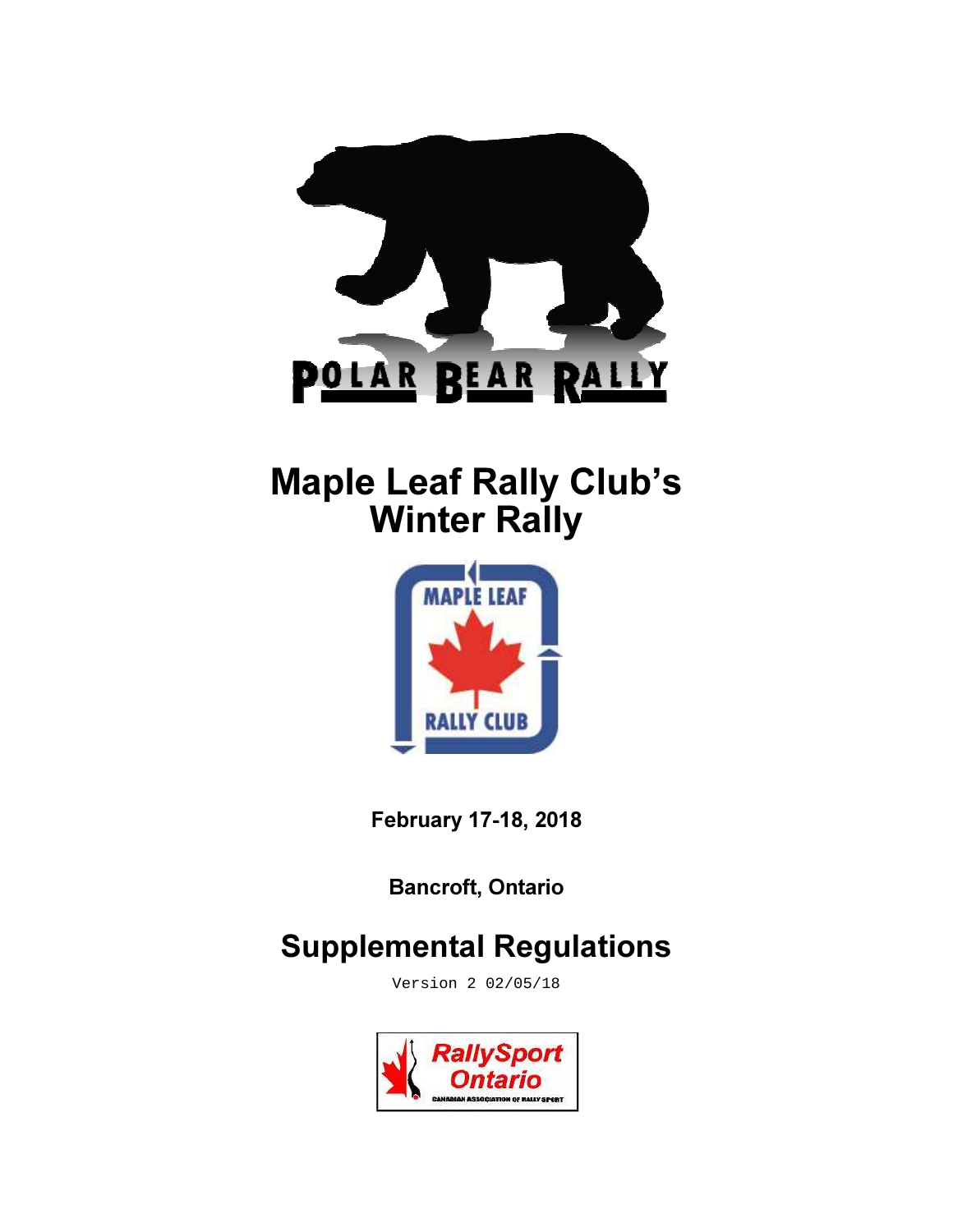## SUPPLEMENTAL RULES & REGULATIONS

## STATUS of the EVENT

- $-3<sup>rd</sup>$  event of the 2018 Ontario Road Rally Championship (ORRC)
- incorporating the Bear Cub Rally, a non-ORRC event.

## ORGANIZING CLUB

- Maple Leaf Rally Club

## OFFICIALS of the EVENT

| Organizer                       | - Bruce Leonard    | 905-877-7413                        | bileonard17@gmail.com | VA3QBL |
|---------------------------------|--------------------|-------------------------------------|-----------------------|--------|
| Registrar                       | - Jane Leonard     | 905-877-7413                        | mlwr@mlrc.ca          |        |
| Routemaster                     | - Bruce Leonard    |                                     |                       |        |
| Chief Radio Marshal - Ross Wood |                    | VE3WOD                              |                       |        |
| <b>Chief Scorer</b>             | - Martin Loveridge | <b>VE3MLI / Jane Leonard VA3WTP</b> |                       |        |
| Web page                        | - Stephanie Drake  |                                     |                       |        |
|                                 |                    |                                     |                       |        |

## DATE

## - Saturday, February 17 into Sunday, February 18, 2018 (overnight)

## **DESCRIPTION**

- Road rally featuring challenging roads in the late evening and early morning (overnight), following the ORRC Rules (rules available from RallySport Ontario)

- Route - approximately 385 km on public roads (no car breakers)

- Challenging driving conditions (expect ice & snow). There is the possibility of unplowed roads, and the liklihood of rock-hard snowbanks.

- Instructions – Easier Navex style instructions ranging from simple distance and turns to tulips to slightly more challenging. Instructions will be relatively simple compared to a typical ORRC Navex rally. Emphasis will be on navigation, not puzzles.

- Timing - very straightforward - average speeds and elapsed times - some controls will be to the full minute; some to 1/10th of a minute. You will be advised in advance which controls are timed to the tenth. There will be a number of Elapsed Time sections used to get from one series of roads to another. Time Allowances will be used for this rally – please see below.

- Lateness time allowed - 20 minutes at controls, 40 minutes at end of legs and 60 minutes at Finish.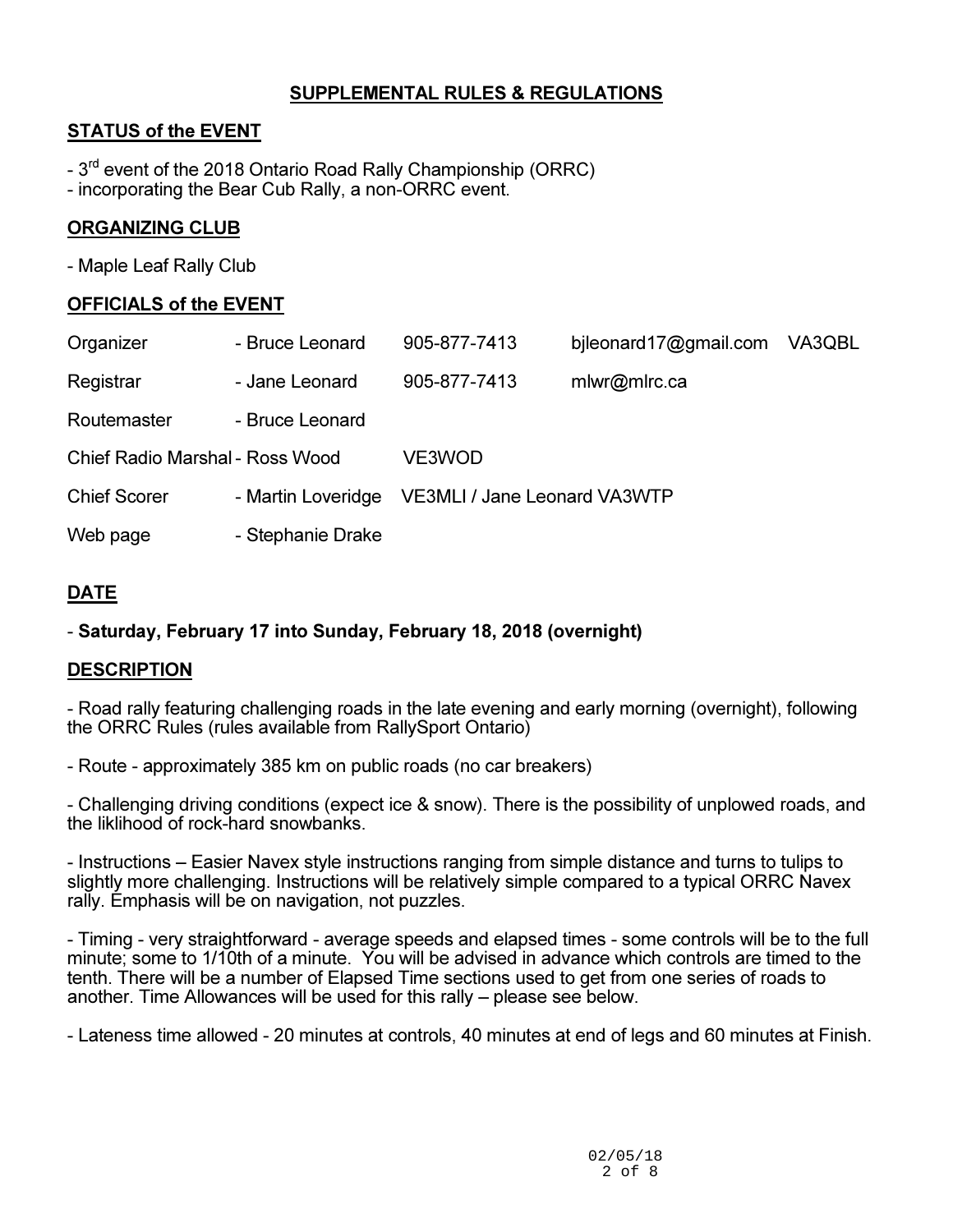#### Bear Cub Rally

The Bear Cub Rally will be part of the Polar Bear Rally, using just Leg A, approximately 180 km. Both rallies will follow the same route and have the same speeds. The Bear Cub will end at the end of Leg A. Instructions will be strictly distance-to-turns. Bear Cub entrants will not be eligible for ORRC points. At the end of Leg A, a team may opt to continue with the remaining Legs B & C by payment of \$40 (to total \$90, the regular Polar Bear Rally entry fee). Legs B & C instructions will be more than distanceto-turns, but will not be difficult. A team continuing with Legs B & C will qualify for ORRC points.

#### VENUE

- Headquarters - Start & Finish at the Bancroft Fish and Game Club, #27602 on the east side of Highway 62, 2.4km south of Hwy 28 in Bancroft, ON. The laneway is just north of the M&M Esso/Pine Star Restaurant. GPS Coordinates are N45 02.632 W77 49.622 (45.04387 -077.82703)

- Route runs on roads around Bancroft. All competitors will be provided with an End Of Section map; however if you wish to supply your own maps, we guarantee that the route will not go beyond the following boundaries:

| Maple Leaf       |
|------------------|
| Gilmour          |
| Apsley           |
| <b>Tory Hill</b> |
|                  |

- Gas and rest stops will be provided en route at a maximum distance of 180 km. and 100 km.

#### **ELIGIBILITY**

- Vehicle - any licensed and roadworthy, street-legal vehicle under the Ontario Highway Traffic Act may compete. Proper exhaust muffling systems must be in place (see "Public Relations" below). Good condition winter tires are mandatory.

- Competitors - The driver must present a valid driver's licence, vehicle ownership, proof of insurance and a letter of permission (if the vehicle is owned by someone other than the driver) at Registration. No competition licence is required. Note – this event features challenging driving conditions and may not be suitable for teams with no rally experience. Navigation is simple.

#### SCHEDULE – Tentative – Final to be posted later

| Opening of Registration     | $8:00$ P.M.           |
|-----------------------------|-----------------------|
| Driver's Meeting            | $9:40$ P.M.           |
| Car 0 starts                | 10:00 P.M.            |
| Break & gas stop            | 01:30 A.M. (approx.)  |
| Break & gas stop            | $4:00$ A.M. (approx.) |
| Car 0 finishes              | $6:45$ A.M. (approx.) |
| <b>Awards and Breakfast</b> | 7:15 A.M. (approx.)   |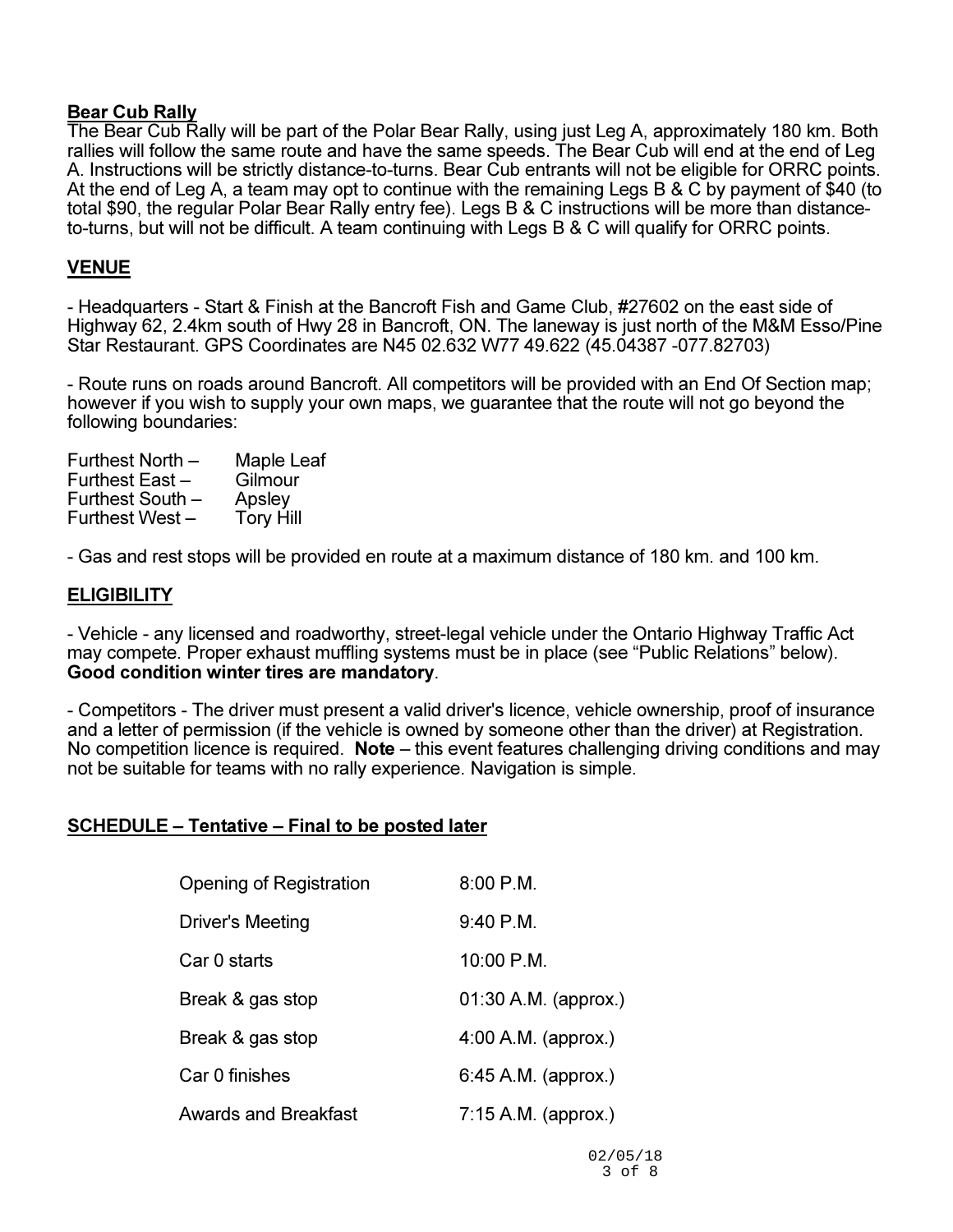## **ENTRY**

- Entry fee for Polar Bear - \$90 Cdn. (includes breakfast). Pre-registration and payment by credit card can be made on-line at: http://www.mlrc.ca/MLWR/index.html, or by e-transfer to treasurer@mlrc.ca.

- Entry fee for Bear Cub - \$50 Cdn. Pre-registration at: http://www.mlrc.ca/MLWR/index.html, payment by cash at the door or by **e-transfer** to treasurer@mlrc.ca (preferred).

- No guarantee of refund for any withdrawals less than 48 hours prior to the Start of the event.

- There will be a \$10 administrative charge on all online refunds.

- Note – there will be a cash rebate of \$10 at Registration to any team where both driver and navigator are current members of MLRC. To obtain the rebate, the competitors must present proof of membership at Registration.

Entry limit - Entry will be limited to the first 40 entries received. You are entered when payment is confirmed.

Competitors will start in order of receipt of entry, within their respective classes. Expert competitors will start first, then Novice. There will be no seeding of drivers.

Exceptions to the above will be at the Organizer's discretion.

Note – an entry will not be considered complete until payment has been received.

#### AWARDS

Awards will be presented as follows:

 $1<sup>st</sup>$ ,  $2<sup>nd</sup>$  Expert  $1^{st}$ ,  $2^{nd}$ ,  $3^{rd}$  Novice 1<sup>st</sup>, 2<sup>nd</sup> Bear Cub

To score in the ORRC Series, you must be a current member of an RSO club.

#### SPECIAL NOTES

Winter conditions - This rally is run in some of the more remote areas of Central Ontario in winter. It is essential that you come prepared with lots of warm winter clothing, spare food, water, shovels, tow straps etc. in case you have to spend time in the cold.

Safety - Warning triangles - Every competing car MUST carry a minimum of 1 reflective triangle, a minimum size of 30cm (12 inches) (no flares allowed) and it must be stored safely within reach of either the driver or navigator while on route. If a competing team is immobilized on the route, they must immediately place one triangle at the side of the road (on the same side as they are stopped) facing oncoming rally traffic, a sufficient distance from the stopped vehicle to give ample warning. Triangles will be checked at the start of the rally before teams will be given their routebooks. Teams may also be asked to show their triangle at any point during the event.

N.B. Failure to comply with the triangle rule will result in EXCLUSION from the event. In addition to triangles, Polar Bear Rally requires a Red Cross card be carried in the car and used in case of medical emergency. This card can be downloaded and printed from the RSO website or can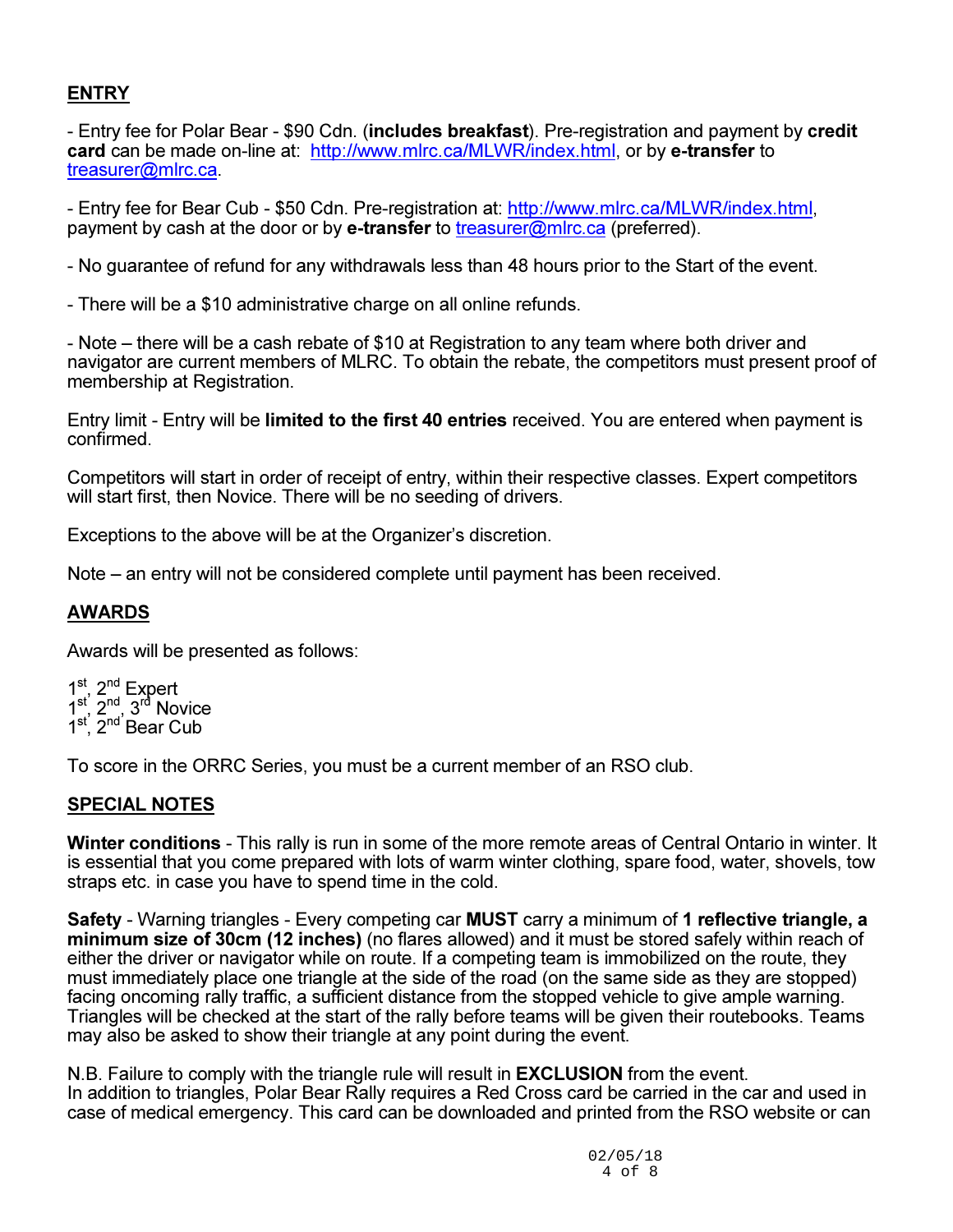be purchased in laminated form at registration for \$3 at the event. Red Cross cards will be checked at the start of the rally along with triangles before teams will be given their routebooks.

Control Procedure - Competitors arriving at a control car displaying an MLRC club board must pull safely off the road beyond the control car to receive a timing sticker. Your time will be taken as you pass the control board. RSO Road Rally regulation 25.3 c ii) applies for competitors stopping in sight of a control car. Competitors are asked to move forward at least five car lengths as soon as they have received their sticker.

Public Relations - This event travels through populated areas through the night and into the morning. As such, cars must have a street-legal exhaust system. The Organizers reserve the right to refuse any entry whose exhaust is deemed offensive to the general public. Caged cars must have the Organizers' written approval prior to entering. In designated Quiet Zones drivers must turn off all auxiliary driving lights and drive as unobtrusively as possible. Speed limits must be obeyed! You may not exceed 50 km/h or the posted limit in a Quiet Zone, whichever is lower. Failure to comply may result in a ten minute penalty being levied by the organizer for the first offence and exclusion for a second offence.

Narrow Bridges – there are a number of narrow bridges on the route. As the route follows open public roads, there is the possibility of on-coming public traffic. Use caution. Navigation – RallySport Ontario, Regulations for Road Rally

Radar will be used at various spots during the rally, and, should a speeding violation be observed, penalties will be applied, ranging from time penalties up to immediate exclusion from the rally. Radar and checkpoint workers are deemed Judges of Fact; a protest may not be made against the decision of a Judge of Fact. His/her decision shall be accepted as final.

Speeding penalties

– exceeding the posted speed limit by more than 5 km/h – 5 minute time penalty; second offence – 10 minute time penalty;

– exceeding the posted speed limit by 10 to 15 km/h – 10 minute time penalty; second offence immediate exclusion from the rally;

– exceeding the posted speed limit by more that 15 km/h – immediate exclusion from the rally.

Unsafe Driving - Any team driving in an unsafe manner or in any way creating a negative impression with the residents in the area of the rally will be **prohibited from continuing in the event** and are liable to disciplinary action from RallySport Ontario.

#### ODOMETER CHECK

There is an odometer check included in these regulations as Appendix A. There will not be an odometer check provided in the first section of the rally. Competitors are expected to run the provided odo check prior to the start. There may be a checkpoint any time after the start of the rally.

#### TIME ALLOWANCES

The purpose of Time Allowances (TA) is to allow rally teams that have gone off course or fallen behind on time to run competitively without trying to make up the time lost before the next checkpoint. Each team is given the option of requesting a TA. There is no need to exceed the posted speed limits.

a) Teams start with a **TA-budget of 19.5 minutes for each Leg of an event.** A Leg is a series of checkpoints between main time controls or rest stops.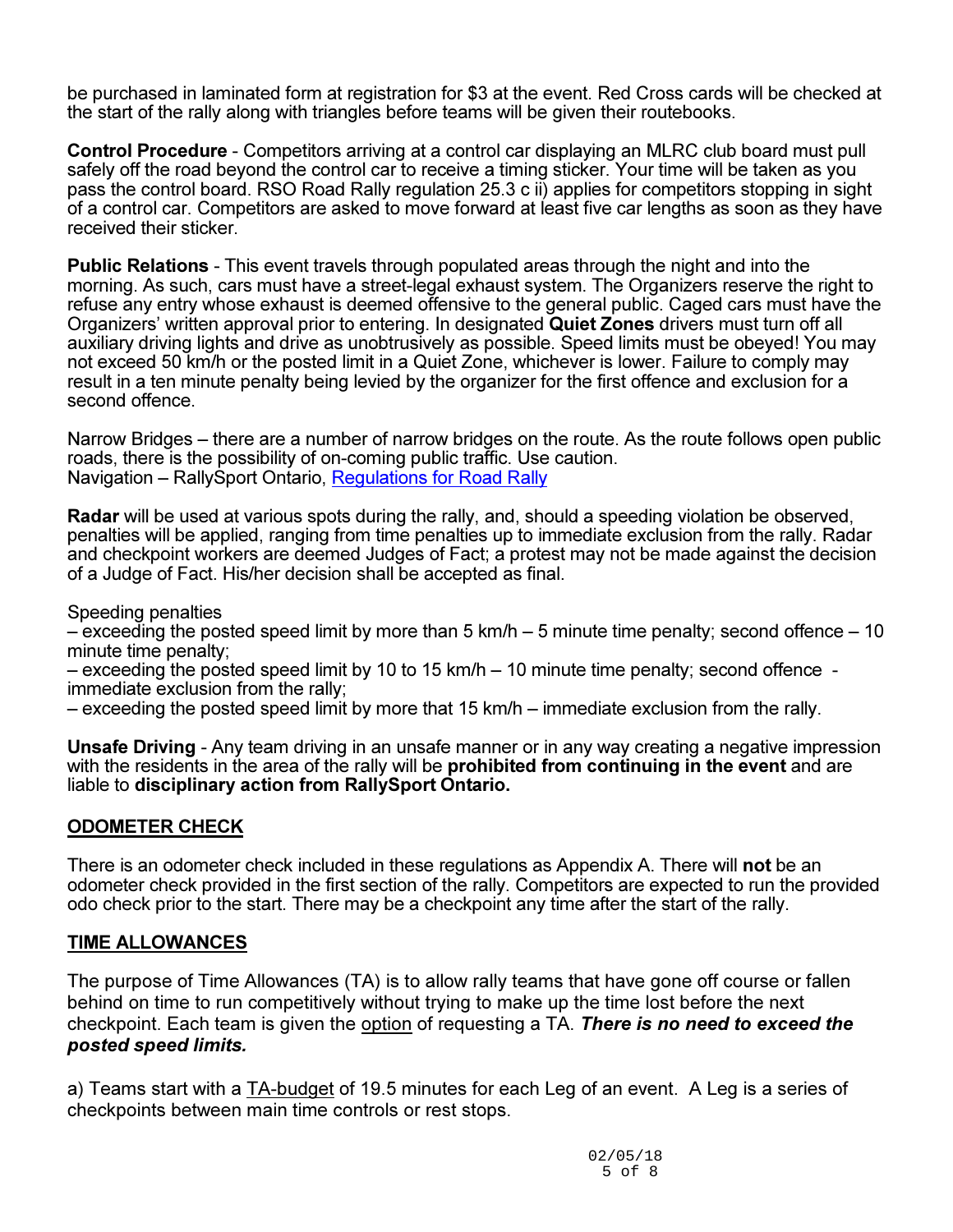b) Time Allowance must be requested at the control before disclosure of your TIME IN.

c) TAs may be declared in one minute increments beginning with one-half minute. Valid TA's are 0.5, 1.5, 2.5, 3.5, etc, ... 18.5, 19.5.

d) TAs improperly requested, usually of a whole minute, will be rounded up to the next half-minute for scoring (e.g. requesting 2.0 becomes 2.5)

e) If you are delayed, and observed to be delayed by the control marshal you can be granted a small TA for the exact amount of the delay. The marshal is a Judge of Fact; false claims will not be considered. Baulking in sight of a control is not a legitimate delay.

f) The granted Time Allowance will be subtracted from your actual ET (elapsed time from previous staffed control, Control 7 to Control 8, for example).

g) In each leg, the first TA used will be free, and all subsequent uses will have a 0.5 penalty.

## Notes:

The TA budget of 19.5 minutes will keep you within maximum lateness, assuming you were 'zeroing' most controls (no penalties). Competitors must be careful to not exceed maximum lateness while using a TA as they will still be scored as having maxed that control despite the TA use.

Checkpoints (controls) will still close at the same time as if there were no TA regulation.

Example 1. If you were 1.7 minutes late, and requested a TA of 1.5 minutes, your new score is 1.7 subtract  $1.5 = 0.2$  late penalty.

Example 2. If you were 1.7 minutes late, and requested a TA of 2.5 minutes, your new score is 1.7 subtract  $2.5 = 0.8$  early penalty.

Example 3. If you were 1.5 minutes late, and requested a TA of 1.5 minutes, your new score is 1.5 subtract  $1.5 = 0.0$  (no penalty)

Note: The above samples do not include TA penalties.

Full details are on the RSO website

## Miles vs. Kilometres

American entrants accustomed to manually calculating a factor will do the same to convert kilometres to miles.

## FOR FURTHER EVENT INFORMATION

Contact: Bruce Leonard 905-877-7413 bjleonard17@gmail.com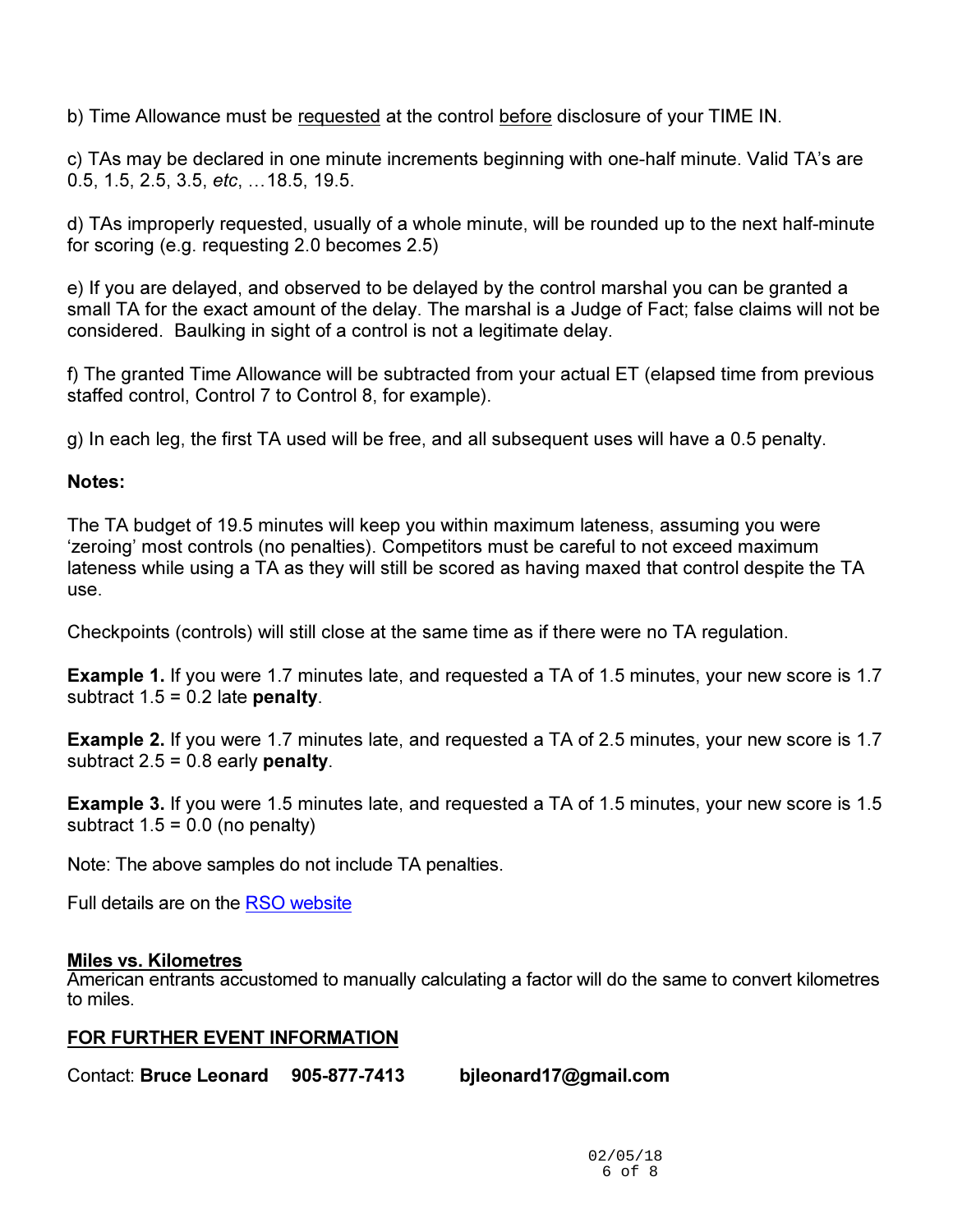## Appendix A

| Maple Leaf Winter Rally - Odometer Check – To be completed prior to the event. |              |                                                                                                            |  |
|--------------------------------------------------------------------------------|--------------|------------------------------------------------------------------------------------------------------------|--|
|                                                                                |              | <b>F&amp;G - Out-and-Back</b>                                                                              |  |
| Kms.                                                                           | <b>Miles</b> | <b>Instruction</b>                                                                                         |  |
| 0.00                                                                           | 0.00         | Zero Odo at the telephone pole on right at end of the Fish and Game<br>Club driveway, Tee Left onto Hwy 62 |  |
| 0.76                                                                           | 0.472        | <b>SA past Quarry Road</b>                                                                                 |  |
| 5.34                                                                           | 3.318        | SA past Detlor Rd/Bay Lake Rd                                                                              |  |
| 6.72                                                                           | 4.175        | SA past Upper Turriff Rd                                                                                   |  |
| 9.926                                                                          | 6.167        | Left onto Lower Turriff Rd (at stop sign on left as you turn in)                                           |  |
|                                                                                |              |                                                                                                            |  |
| 0.00                                                                           | 0.00         | Turn around and re-zero at the intersection. Stop Tee Right onto Hwy 62                                    |  |
| 3.18                                                                           | 1.975        | SA past Upper Turriff Rd                                                                                   |  |
| 4.56                                                                           | 2.833        | SA past Detlor Rd/Bay Lake Rd                                                                              |  |
| 9.14                                                                           | 5.679        | SA past Quarry Rd                                                                                          |  |
| 9.914                                                                          | 6.160        | Right into Fish and Game Club laneway                                                                      |  |

|       |              | <b>Maple Leaf Winter Rally - Odometer Check</b>                                               |  |  |
|-------|--------------|-----------------------------------------------------------------------------------------------|--|--|
|       |              | $Hwy 28$ eastbound (on the way to the rally)                                                  |  |  |
| Kms.  | <b>Miles</b> | <b>Instruction</b>                                                                            |  |  |
| 0.00  | 0.00         | Zero Odo at green distance sign just past Hwy 118 (flashing light)<br>junction: "Bancroft 13" |  |  |
| 11.12 | 6.909        | First blue "attractions" sign past Valley View Rd.                                            |  |  |
| 12.76 | 7.928        | Turn right onto Hwy 62 southbound                                                             |  |  |
| 15.21 | 9.451        | Turn left onto Fish and Game Club Lane                                                        |  |  |

|       |              | <b>Maple Leaf Winter Rally - Odometer Check</b>                 |  |  |
|-------|--------------|-----------------------------------------------------------------|--|--|
|       |              | Hwy 62 northbound (on the way to the rally)                     |  |  |
| Kms.  | <b>Miles</b> | <b>Instruction</b>                                              |  |  |
|       |              |                                                                 |  |  |
|       |              | Zero Odo at green distance sign just north of Hwy 620 junction: |  |  |
| 0.00  | 0.00         | "Bancroft 22, Pembroke 184"                                     |  |  |
| 10.04 | 6.238        | Lower Turriff Rd.                                               |  |  |
| 13.13 | 8.158        | Old Hastings                                                    |  |  |
| 13.22 | 8.214        | <b>Upper Turriff</b>                                            |  |  |
| 14.60 | 9.072        | Detlor                                                          |  |  |
| 19.12 | 11.88        | Quarry Rd. (at sign)                                            |  |  |
|       |              | Small white sign board on road side:                            |  |  |
| 19.93 | 12.384       | "Bancroft F&G and Pistol & Rifle Club"                          |  |  |